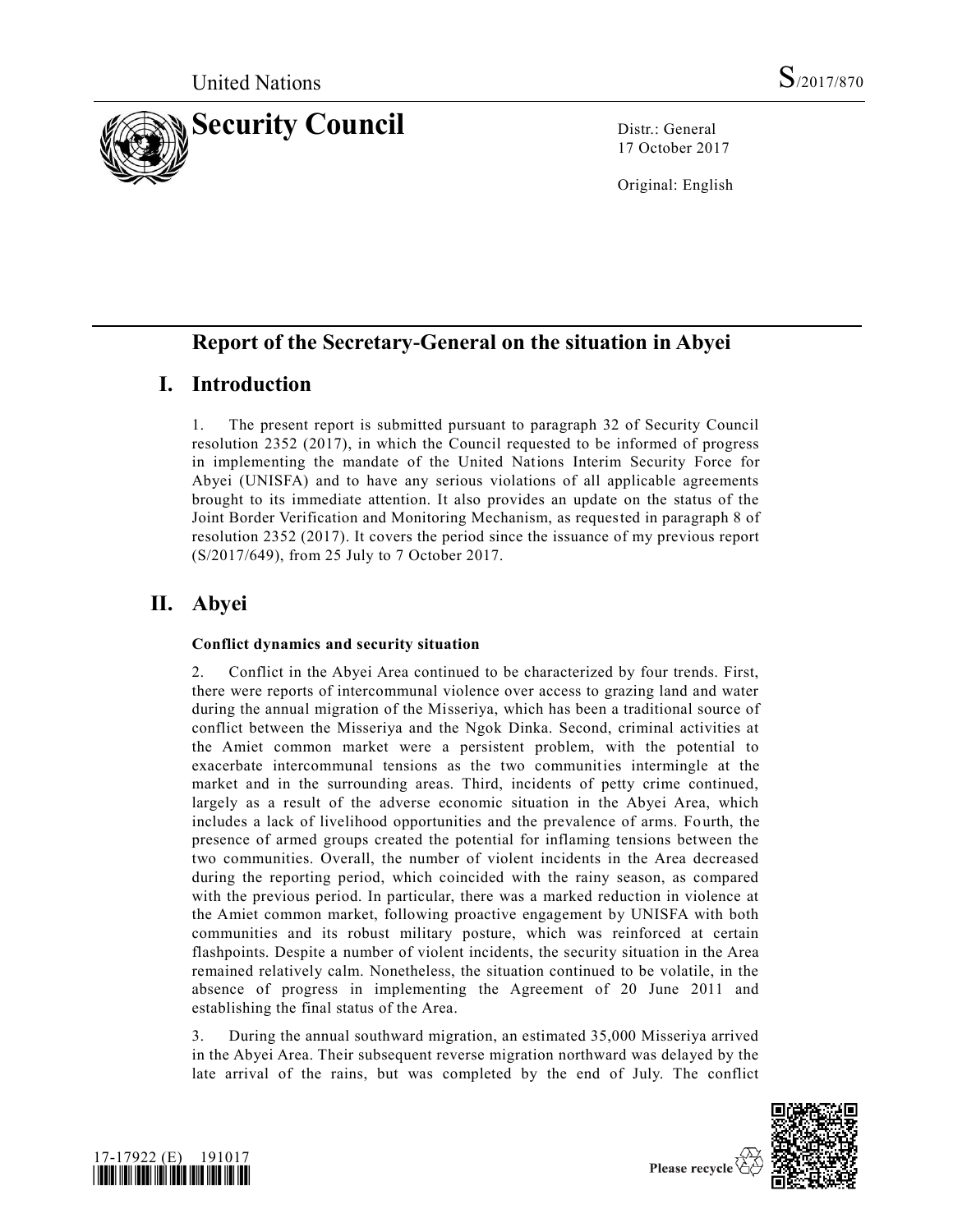prevention and mitigation strategy adopted by UNISFA, based on the disengagement line between the Ngok Dinka and Misseriya communities, was effective in reducing large-scale violence, although sporadic incidents continued during the rainy season. One serious incident of cattle-rustling occurred between Goli and Todach, Sector North, on 27 July, in which Ngok Dinka assailants killed three Misseriya herders and stole 141 cows. While the assailants managed to evade UNISFA patrols, the mission recovered and returned 135 of the cows.

4. The significance of the Amiet common market as an economic hub continued to grow, especially in the light of the adverse economic conditions in South Sudan, as the market provides access to otherwise unavailable or costly goods and services. The escalation seen in the number of violent incidents in the vicinity of the market in June and July persisted briefly. On 27 July, two Ngok Dinka men were stabbed in the market; both were treated for their injuries at the local hospital in Agok, Sec tor South. The following day at the market, on the basis of information provided by Misseriya traders, UNISFA apprehended a Misseriya individual who was suspected of orchestrating the attack. The individual was handed over to Misseriya community leaders on 31 July.

5. With intercommunal tensions running high, UNISFA convened separate meetings with Misseriya community leaders in Diffra, Sector North, and with Ngok Dinka community leaders in Dokura, Sector Centre, respectively, on 26 July. Through those meetings, UNISFA was able to broker an agreement with each community to address contentious issues using the joint peace committees. Leaders from the two communities met in Dokura on 27 July, where they agreed to resolve existing problems by using traditional mechanisms. It was the first time since 2011 that Misseriya community leaders had been welcomed by the Ngok Dinka in Dokura.

6. On 30 July, the joint peace committee comprising members of both the Ngok Dinka and Misseriya communities agreed that the Ngok Dinka community would pay restitution for the 11 Misseriya community members killed in the attacks on 22 July and 27 July. On 22 July, eight Misseriya had been killed on the road between the Amiet common market and Diffra, Sector North (see [S/2017/649,](https://undocs.org/S/2017/649) para. 11). Trading in the market had been suspended following that attack and the committee also agreed that the market would be reopened immediately to avoid creating further hardship for both communities. This was the second closure of the market in July, with the first following the killing of two Ngok Dinka along the Amiet road on 9 July (ibid., para. 10); the market had re-opened on 19 July.

7. During the reporting period, UNISFA facilitated 82 meetings of the joint peace committee in the three sectors to strengthen intercommunal relations and facilitate reconciliation. In general, intercommunal violence in the Area has subsided since August, notwithstanding a few incidents. On 5 August, two Ngok Dinka were kill ed and one was injured in Dungoup, Sector Centre, allegedly by a group of Misseriya.

8. Sector Centre continued to be the area with the highest level of crime, as the location of the Amiet common market and owing to its position on the only allweather route from the town of Abyei towards Diffra and Farouk, Sector North. However, criminal activity has diminished during the ongoing rainy season as a result of hampered mobility. UNISFA continued both aerial and ground patrols around the market and surrounding roads to provide a deterrent security presence.

9. Petty crime remained largely intra-ethnic. An affray involving Ngok Dinka young people in the market, on 13 August, led to the detention of 17 young people by the community protection committee. Some 100 young people protested against the detention, and UNISFA worked with the Ngok Dinka Paramount Chief to contain the situation. In a separate incident, 11 detainees escaped from the detention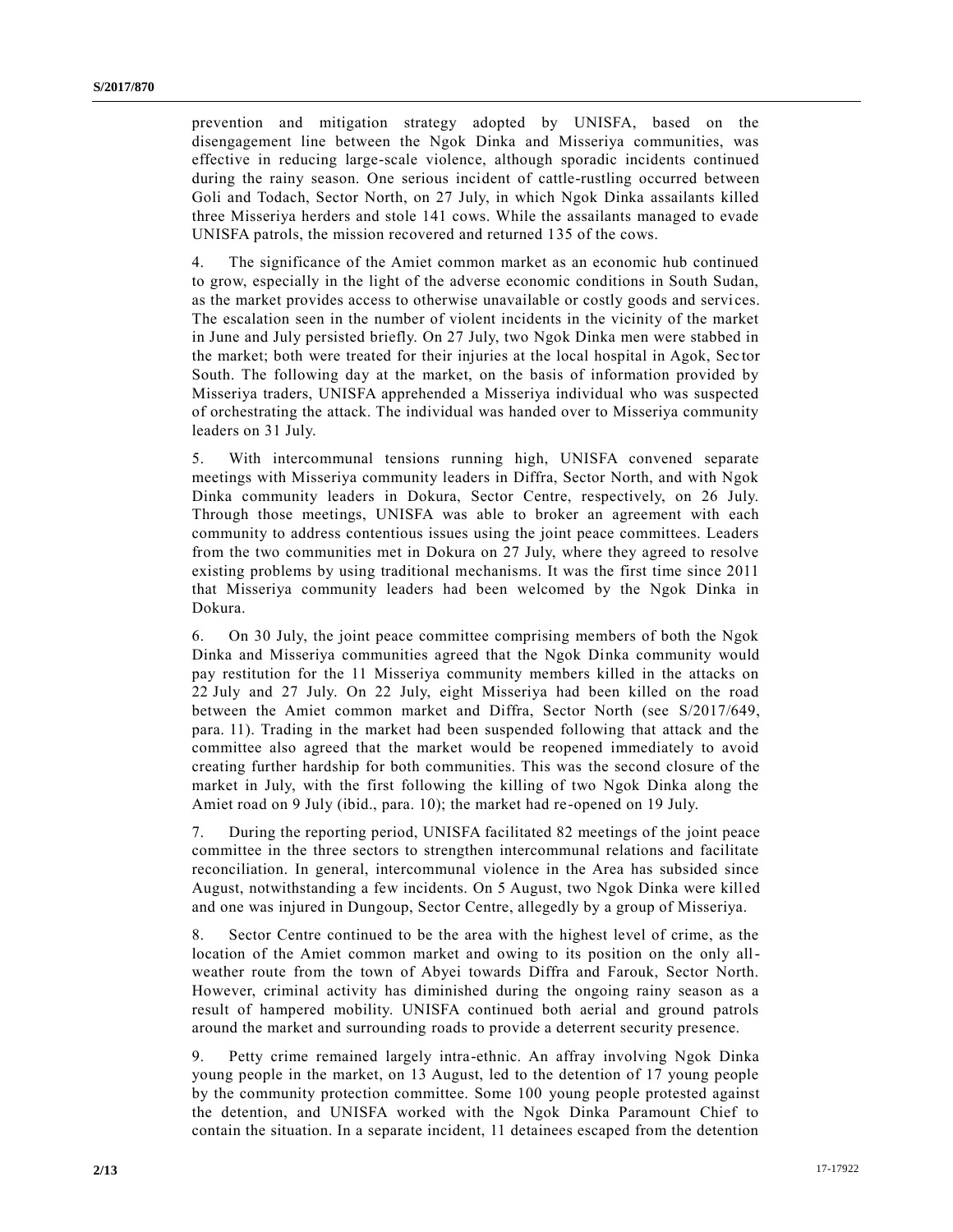cell at the market on 27 August. Members of the community protection committee, in conjunction with UNISFA, apprehended all the escapees. However, one member was injured in the process and subsequently received treatment at the UNISFA clinic.

10. There were two further civilian fatalities in the Abyei Area during the reporting period, in addition to the five people killed in violent intercommunal incidents mentioned in paragraphs 3 and 4. On 26 August, in Jok Jul, near Agok in Sector South, one Ngok Dinka individual was shot dead by unknown assailants. In a separate incident in Agok on the same day, a Nuer language assistant at a hospital run by an international non-governmental organization was shot by three unidentified assailants; he died in hospital a few days later.

11. In addition, there were frequent reports from the local population indicating the presence of unknown armed groups around Sink, Shegeg, Um Khariet and Alal, in Sector North, and around Dungoup, Sector Centre. UNISFA apprehended an armed South Sudanese individual wearing a South Sudan National Police Service uniform near Noong, Sector Centre, on 16 August, and handed him over to the Ngok Dinka traditional chiefs and South Sudanese national monitors on 19 August. Meanwhile, the Government of the Sudan continued to maintain some 120 police personnel at the Diffra oil complex in the northern Abyei Area. The presence, albeit occasional, of South Sudanese security service personnel and the deployment of Diffra oil police units in the Area directly violate the Agreement of 20 June 2011 and contravene Security Council resolutions [1990 \(2011\)](https://undocs.org/S/RES/1990(2011)) and [2046 \(2012\),](https://undocs.org/S/RES/2046(2012)) as well as subsequent resolutions that stipulate that the Area is to be demilitarized, including the withdrawal of all national forces or armed elements of the local communities, except for the presence of UNISFA and the Abyei Police Service.

12. In the light of the sources of insecurity mentioned above, UNISFA continued its efforts to keep the Abyei Area free of weapons. On 11 August, near Shegeg, mission personnel apprehended two Misseriya men in possession of an assault rifle magazine with 30 live rounds and a dagger. In line with the UNISFA mandate to confiscate and destroy weapons, the Mine Action Service destroyed 12 weapons and 108 rounds of small arms ammunition at the UNISFA weapons and ammunition management facility, in a process observed by national monitors from the Sudan and South Sudan. During the reporting period, the Service delivered mine risk education messages to 227 individuals, bringing the total number of persons reached to date within the Area to 64,670, including UNISFA personnel, nomadic herders and returnees. The delivery of the messages, which promote the identification and clearance of explosive ordnance in the Area, in conjunction with the conducting of non-technical surveys, led to the identification and destruction of three explosive remnants of war.

#### **Political developments**

13. UNISFA operations continued to enhance peace and stability within the Abyei Area through a robust and targeted military posture and rapid deployment in cases of intercommunal violence. The mission has also been able to adapt to changing conditions, such as the seasonal migration of the Misseriya. Efforts such as the UNISFA initiative to support dialogue between the Ngok Dinka and Misseriya communities have enabled improved intercommunal relations and facilitated stability and reconciliation in the Area. Despite the mission's determination to prevent the recurrence of violence or displacement of civilians, intercommunal tensions persisted in the absence of progress in the implementation of the Agreement of 20 June 2011 or the settlement of the final status of the Area.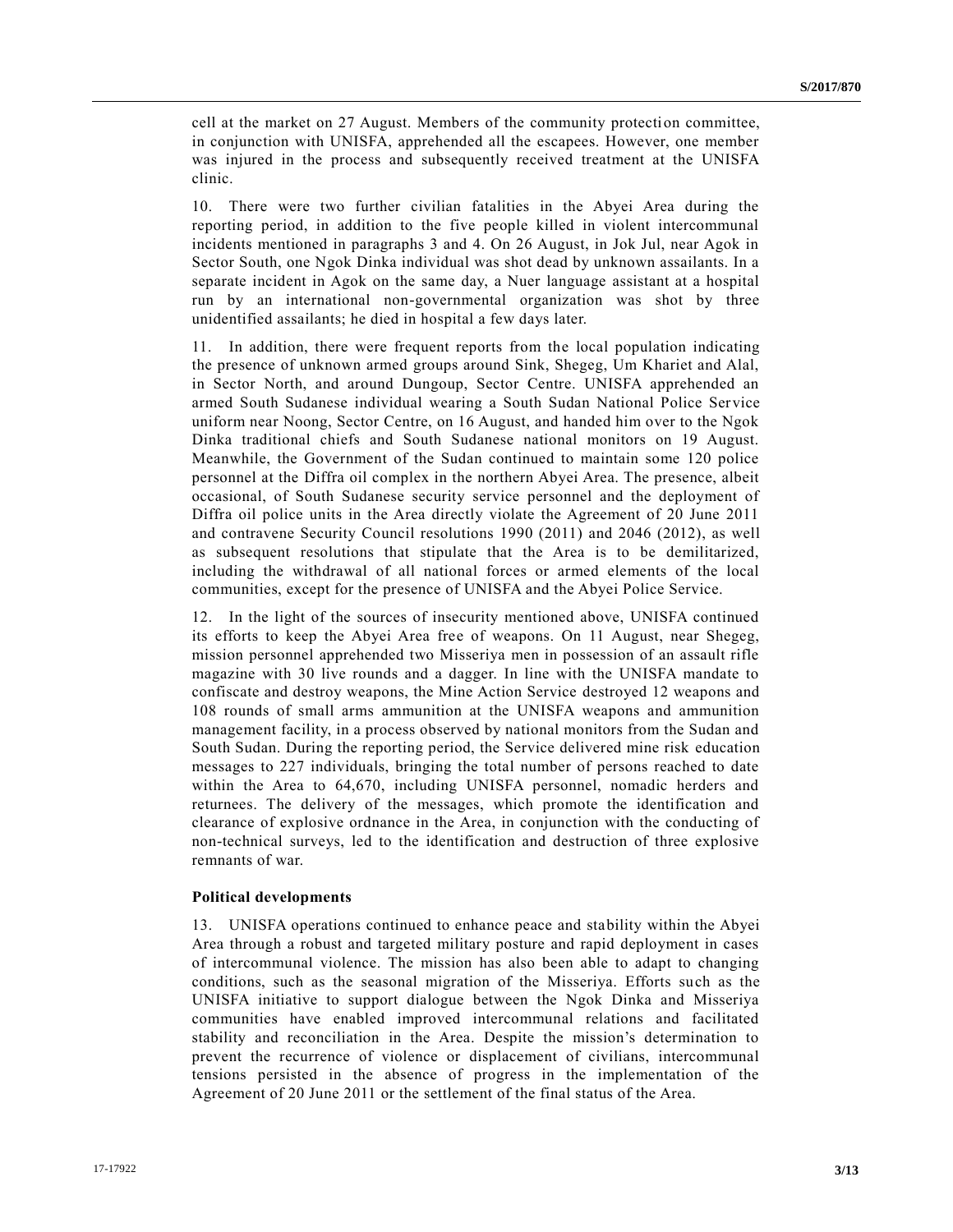14. The Sudan and South Sudan have diametrically opposed positions on the way forward to settle the Abyei question. The Government of the Sudan and the Misseriya insist that their representation in the Abyei Area must be equal to that of their Ngok Dinka counterparts. It should be recalled that, according to the Agreement of 20 June 2011, the Abyei Area Administration should consist of a Chief Administrator nominated by the Sudan People's Liberation Movement/ Government of South Sudan, a Deputy Chief Administrator nominated by the Government of the Sudan and five heads of department, three from the Sudan People's Liberation Movement/Government of South Sudan and two from the Government of the Sudan. As to the Abyei Area Council, the parties agreed that it would be composed of 20 members, with the Chairperson to be elected by the members from a list of three nominees from the Government of the Sudan. The Government of South Sudan and Ngok Dinka community leaders disagree with the prospect of equal representation, citing the Agreement of 20 June 2011, as well as the Abyei Protocol, which defined Abyei as the area of the nine Ngok Dinka chiefdoms transferred to Kordofan in 1905, providing the Misseriya with access based only on their traditional rights to graze cattle. They also invoke the final award by the Permanent Court of Arbitration at The Hague, Netherlands, in 2009, which recognized the Ngok Dinka claim on the Abyei Area as the traditional region of the nine Ngok Dinka chiefdoms. The Sudan continues to insist that the establishment of these joint institutions under the Agreement of 20 June 2011 is the only way forward, while South Sudan disagrees on the need for them, citing that the agreed time frames for their establishment have lapsed.

15. In the continued absence of the Abyei Police Service owing to a disagreement on its composition, police officers deployed as a part of UNISFA maintained their advisory and capacity-building role with the community protection committees in the central and southern parts of Abyei, with a focus on sustaining law and order. On 6 September, UNISFA police officers conducted a two-day workshop to build the capacity of 50 members of the community protection committees based in Abyei town on the management of law and order processes. Delays in the establishment of the Abyei Police Service have left a rule-of-law vacuum in the Abyei Area. The establishment of a special police unit to deal with issues relating to nomadic migration would help to maintain law and order and prevent intercommunal conflict.

16. Since the killing of the Ngok Dinka Paramount Chief, Koul Deng Koul, in Abyei in May 2013, the South Sudanese delegation to the Abyei Joint Oversight Committee continues to insist that all meetings of the Committee be convened outside the Abyei Area until reconciliation is achieved between the Ngok Dinka and Misseriya communities. Despite the various efforts undertaken to support such a reconciliation process, the South Sudanese delegation remains unwilling to engage, arguing that the report by the African Union investigation team into the killing of the Paramount Chief should first be released. The African Union Commission is in consultation with the African Union High-level Implementation Panel to determine the best approach to settle the matter of the investigation report, such that it should serve as a confidence-building step between the two communities.

17. The African Union Commission convened an extraordinary session of the Abyei Joint Oversight Committee, which had not met in more than two years, in Addis Ababa in May. At the meeting, the members resolved to meet every two months, with the next meeting to be held in the last week of July. However, the meeting in July was not convened. To maintain a forum for discussion, the African Union called for a follow-up meeting of the Committee in Addis Ababa on 16 August. This was to be held in conjunction with a meeting of the Ngok Dinka and Misseriya traditional leaders, as agreed at the meeting of the Committee held on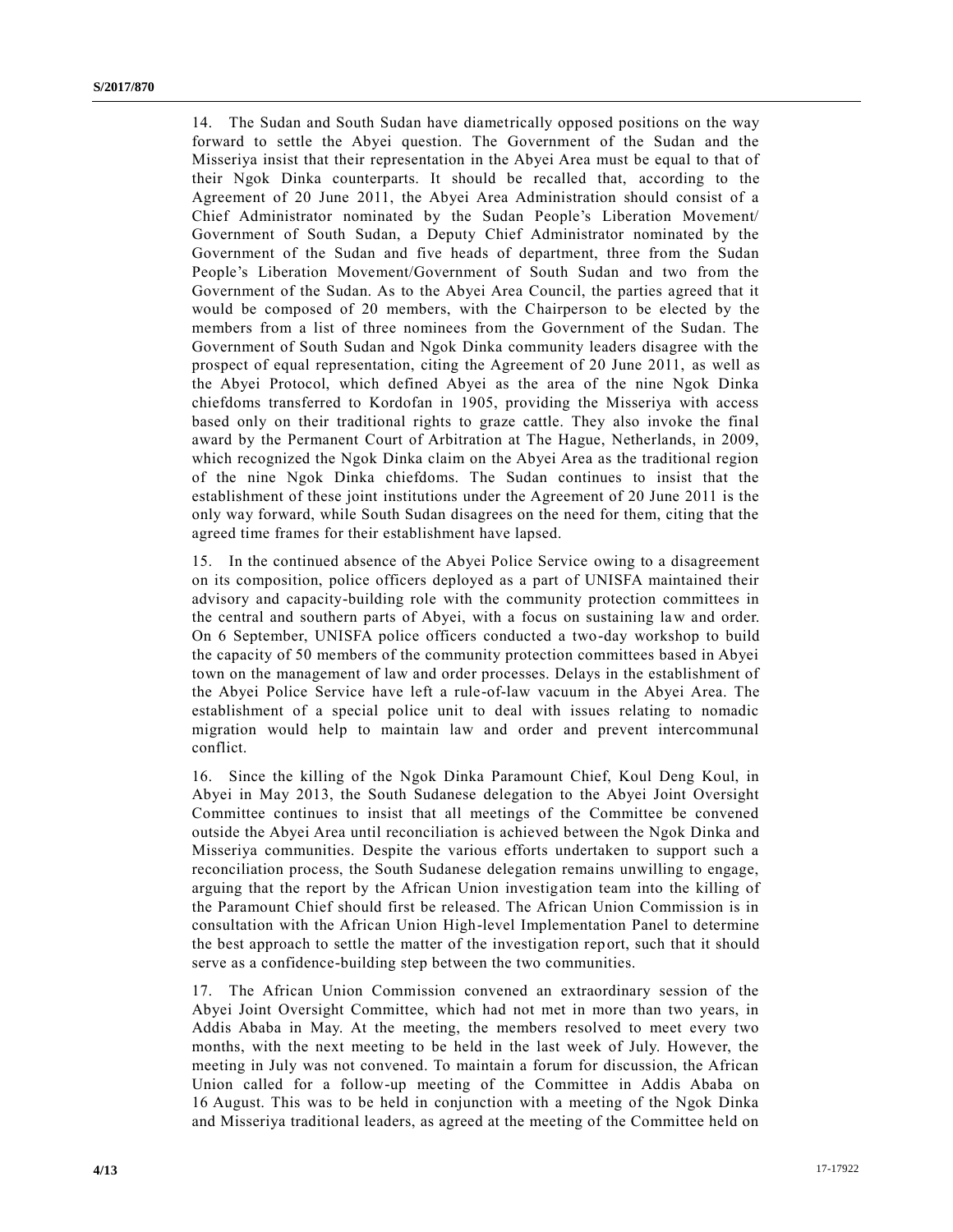29 and 30 May 2015, to settle the issue of the killing of the Ngok Dinka Paramount Chief in 2013. Both meetings were postponed the day before the scheduled date at the request of South Sudan, which cited the need to await the outcome of the meeting between the President of South Sudan and the President of the Sudan in Khartoum. The Presidents have been expected to meet since July; however, at the time of finalizing the present report, there was no confirmed date for the meeting.

18. According to media reports, the President of South Sudan issued a decree on 14 September, replacing the South Sudanese Co-Chair of the Abyei Joint Oversight Committee, Deng Mading Mijak, with Deng Arop Kuol. The change was described as routine, as Deng Mading Mijak had served in this capacity since 2013.

19. In its resolution [2352 \(2017\),](https://undocs.org/S/RES/2352(2017)) the Security Council urged the Governments of the Sudan and South Sudan to resume direct negotiations in order to urgently agree on a final settlement of the Abyei question, and called upon the African Union Highlevel Implementation Panel and the Special Envoy of the Secretary-General to the Sudan and South Sudan to support efforts towards the full implementation of the agreements of 2011. In that regard, during their visit to the two countries in July, the Under-Secretary-General for Peacekeeping Operations and the Special Envoy engaged with both the Sudan and South Sudan regarding the importance of the concrete progress requested by the Council. This was followed by a joint visit by the African Union, the African Union High-level Implementation Panel and the Department for Peacekeeping Operations in August to seek agreement from the parties on areas in which progress could be made, in particular with regard to the joint institutions stipulated in the Agreement of 20 June 2011. In addition, I wrote to the Chairperson of the African Union Commission on 13 September to seek support for advancing the political resolution of the Abyei issue.

#### **Operating environment**

20. As at 7 October, the UNISFA military component stood at 4,316 personnel (4,294 troops and 235 military observers/staff officers), against an authorized ceiling of 4,791. During the reporting period, UNISFA troops conducted 4,044 day patrols and 2,253 night patrols, including 1,431 escorts. The UNISFA police component stood at 33 officers (23 men and 10 women), of an authorized total of 50, which is the highest number deployed since the mission was established. The police officers are deployed at four team sites in Abyei town, Agok, Banton and Diffra. An additional team site will be established at Todach, Sector North, near the Amiet common market, to allow the police to work closely with the community protection committee at the market on law and order issues. The number of civilian staff stood at 137 international, 32 United Nations Volunteers and 81 national staff, against an authorized total of 161 international, 33 United Nations Volunteers and 89 national staff posts. The Government of the Sudan issued 61 visas for UNISFA personnel during the reporting period, while 110 visas remained pending for 18 staff members, 32 military personnel, 13 police officers, 4 Mine Action Service contractors, 26 official visitors and consultants and 17 contractors.

21. The mission continued to upgrade the infrastructure and environmental installations at all camps. Depreciated prefabricated buildings were replaced at seven company operating bases (Farouk, Diffra, Todach and Goli in Sector North and Tejalei, Agok and Marial Achak in Sector South). The conversion of the Noong temporary operating base into a permanent operating base was 92 per cent complete. Site preparation works at the expansion site and the improvement of the challenging living conditions at the mission headquarters in Abyei were 78 per cent complete. The construction of new troop accommodation was completed, while staff accommodation at the expansion site was 61 per cent complete. With regard to the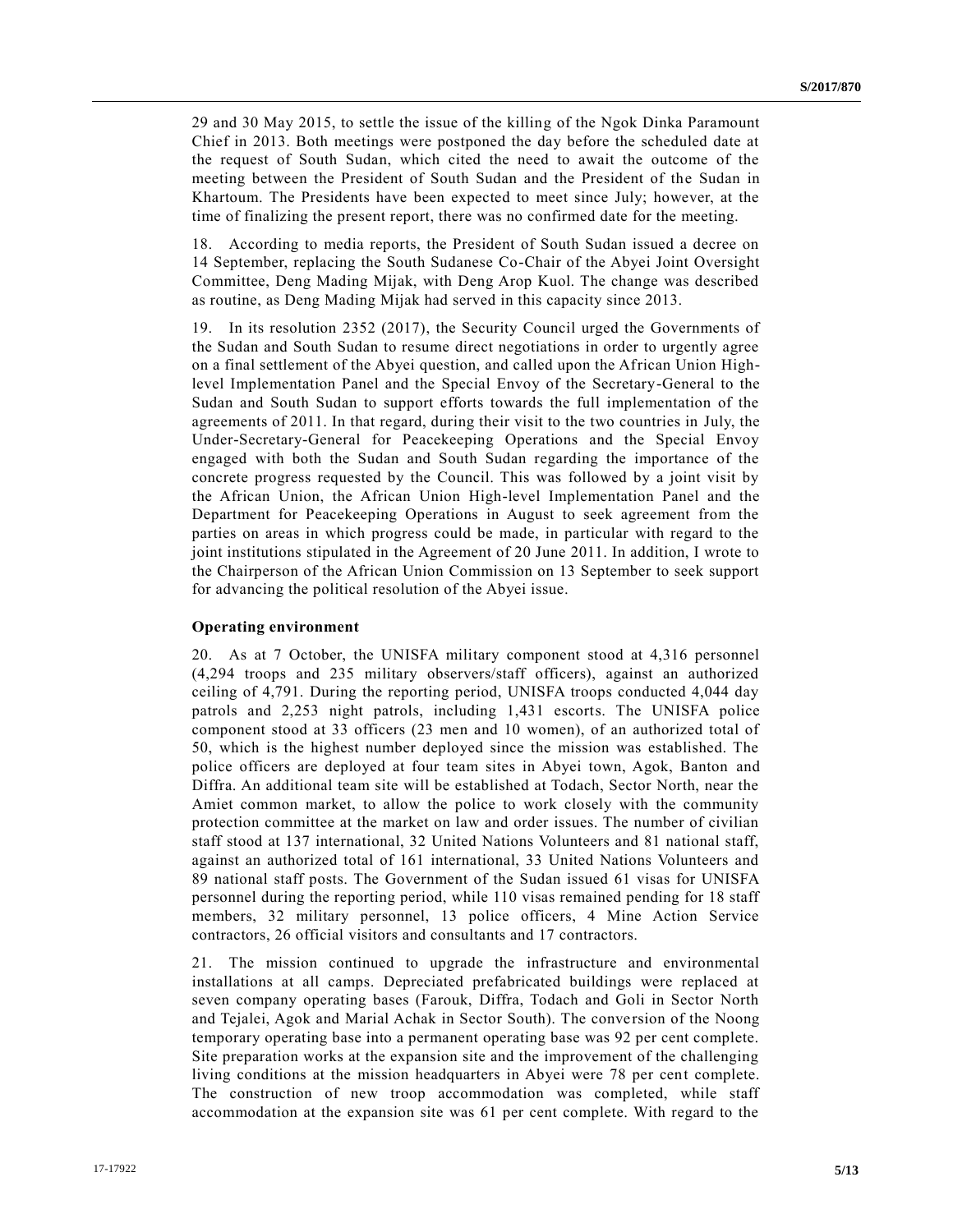environmental and hygiene aspects, of the 36 planned wastewater treatment plants for all UNISFA bases, 17 have been installed, of which 15 are operational.

22. UNISFA continued to operate four helicopters and three fixed-wing aircraft. Of the missions undertaken during the reporting period, 13 were aerial patrols of the Abyei Area, 9 were in support of the Joint Border Verification and Monitoring Mechanism and others were reconnaissance missions. The mission continued to share the costs of one of its aircraft with the United Nations Organization Stabilization Mission in the Democratic Republic of the Congo (MONUSCO) and received ground-handling support from the contracted services providers of MONUSCO and the African Union-United Nations Hybrid Operation in Darfur (UNAMID) in Entebbe, Uganda, and Khartoum, respectively. During the reporting period, the mission completed the rotation of 2,105 troops (1,062 inbound and 1,043 outbound) and the transportation of 116,063 kg of goods (41,935 kg inbound and 74,128 kg outbound) through the Kadugli airport, as the mission remained unauthorized by the Government of the Sudan to use the 90 per cent completed airstrip in Athony, which continued to put a considerable strain on its air assets. Similarly, 115,026 kg (41,230 kg inbound and 73,796 kg outbound) of goods were transported by road through Kadugli.

#### **Humanitarian situation**

23. Limited or absent basic services, displacements from South Sudan and returnees to the area who had left at the onset of the Abyei crisis resulted in continued significant humanitarian needs in the Abyei Area. United Nations agencies, funds and programmes and non-governmental organizations continued to provide humanitarian and recovery assistance to 163,000 vulnerable people. These included persons displaced from neighbouring areas in South Sudan and seasonal Misseriya nomads. Since my previous report, an estimated 7,500 people displaced by conflict in South Sudan have transited through Abyei to reach destinations in the Sudan. In addition, there were reports of new arrivals from South Sudan who had recently settled in Abyei; exact numbers remained unverified owing to impassable roads during the ongoing rainy season.

24. Despite the logistical challenges, 99 per cent of the food assistance requirement for the rainy season was stored in advance in seven warehouses in central and southern parts of Abyei, through South Sudan. Some 100,000 vulnerable people benefited from activities relating to food assistance, mainly food for assets, food for education and general food distribution for those displaced from South Sudan. Food support continued to be provided to the 27 primary schools in the central and southern parts of the Abyei Area, including Abyei town, reaching 21,700 schoolchildren.

25. The 13 health facilities throughout the Abyei Area remained operational with support from the humanitarian community. In addition, awareness-raising and capacity-building activities were conducted, including on-the-job training for clinical staff, training of elementary health-service personnel and the holding of health awareness sessions. A targeted supplementary feeding programme continued to cover 4,300 children aged under 5 years and pregnant and lactating women. In July, the health cluster conducted a "mop-up" vaccination campaign in three villages north of the River Kiir/Bahr al-Arab. Assistance efforts to provide a safe water supply benefited some 16,000 people. Other major activities during the reporting period included the drilling of four new boreholes, the rehabilitation of eight hand pumps, the construction of 10 school hand-washing facilities and the distribution of water supply containers and hygiene kits to 300 families in the sites established for displaced persons. In the northern Abyei Area, ensuring a safe water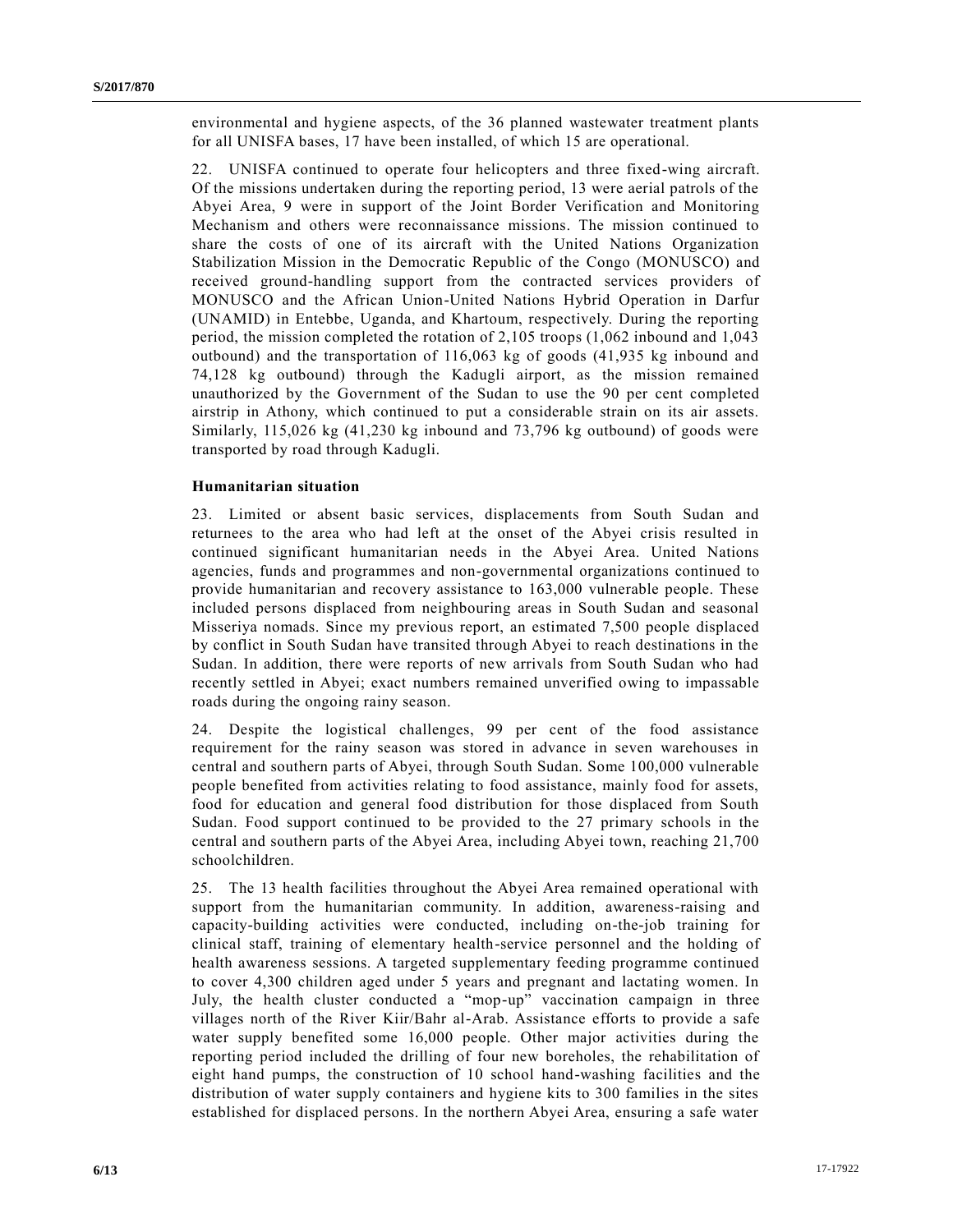supply remained a challenge as the water table is considerably low and the communities are scattered.

26. Early recovery and transition activities within the reporting period included the construction of a community hall in Abyei town, and the rehabilitation of the Abyei Referral Hospital, Abyei Women's Centre and Abyei Youth Centre had commenced. In addition, more than 200 young people and women were targeted through livelihood ventures, including vegetable production and the promotion of small businesses. As a result of an outbreak of suspected blackleg in Ameth-bek cattle camp, over 30,000 livestock were vaccinated to prevent the spread of diseases as livestock are moved to and from neighbouring areas into the Abyei Area for grazing and to be traded at Amiet market.

27. As a result of the weak local protection institutions and mechanisms within the Abyei Area, women and children continued to be exposed to the risk of violence, exploitation and abuse in some areas. Pursuant to paragraph 29 of Security Council resolution [2352 \(2017\),](https://undocs.org/S/RES/2352(2017)) UNISFA has completed the recruitment of a Women and Child Protection Adviser. At the time of finalizing the present report, a visa application for the selected candidate had been submitted to the Government of the Sudan on 23 August and was pending approval.

## **III. Joint Border Verification and Monitoring Mechanism**

28. In December 2010, the parties had agreed to establish a joint political and security mechanism to facilitate coordination between the security forces of the Sudan and South Sudan in implementing the arrangements of the Comprehensive Peace Agreement, particularly on their common border. The agreement of 30 July 2011 established a border monitoring and verification mission, which was made operational as the Joint Border Verification and Monitoring Mechanism through the agreement on security arrangements of 27 September 2012. Nearly six years later, the Mechanism remains at its initial operating capability, with only two of the four sector headquarters in operation. Despite the lack of progress, the two countries and the African Union view the Mechanism as essential for border security and for facilitating the demarcation of the border. In that connection, the Sudan and South Sudan transmitted a joint letter to the Security Council on 23 September to request the continued support of the United Nations for the Mechanism.

#### **Conditions required to achieve full operating capability**

29. Pursuant to Security Council resolution [2352 \(2017\),](https://undocs.org/S/RES/2352(2017)) during the reporting period, UNISFA engaged with the Governments of the Sudan and South Sudan to make progress in relation to the Joint Border Verification and Monitoring Mechanism. As stipulated in the resolution, continued investment in achieving the full operating capability of the Mechanism should be based on the conditions outlined in 2015 (see [S/2015/439\)](https://undocs.org/S/2015/439), namely the resolution of the dispute over the Safe Demilitarized Border Zone, the resumption of border demarcation discussions, the holding of regular meetings of the Joint Political and Security Mechanism and the granting of full freedom of movement for the operations of the Joint Border Verification and Monitoring Mechanism. The status of implementation of these conditions is outlined in the paragraphs below.

#### *Dispute concerning the Safe Demilitarized Border Zone*

30. During the extraordinary meeting of the Joint Political and Security Mechanism, held in Addis Ababa on 14 October 2015, the parties agreed that the centreline of the Safe Demilitarized Border Zone represented only the location of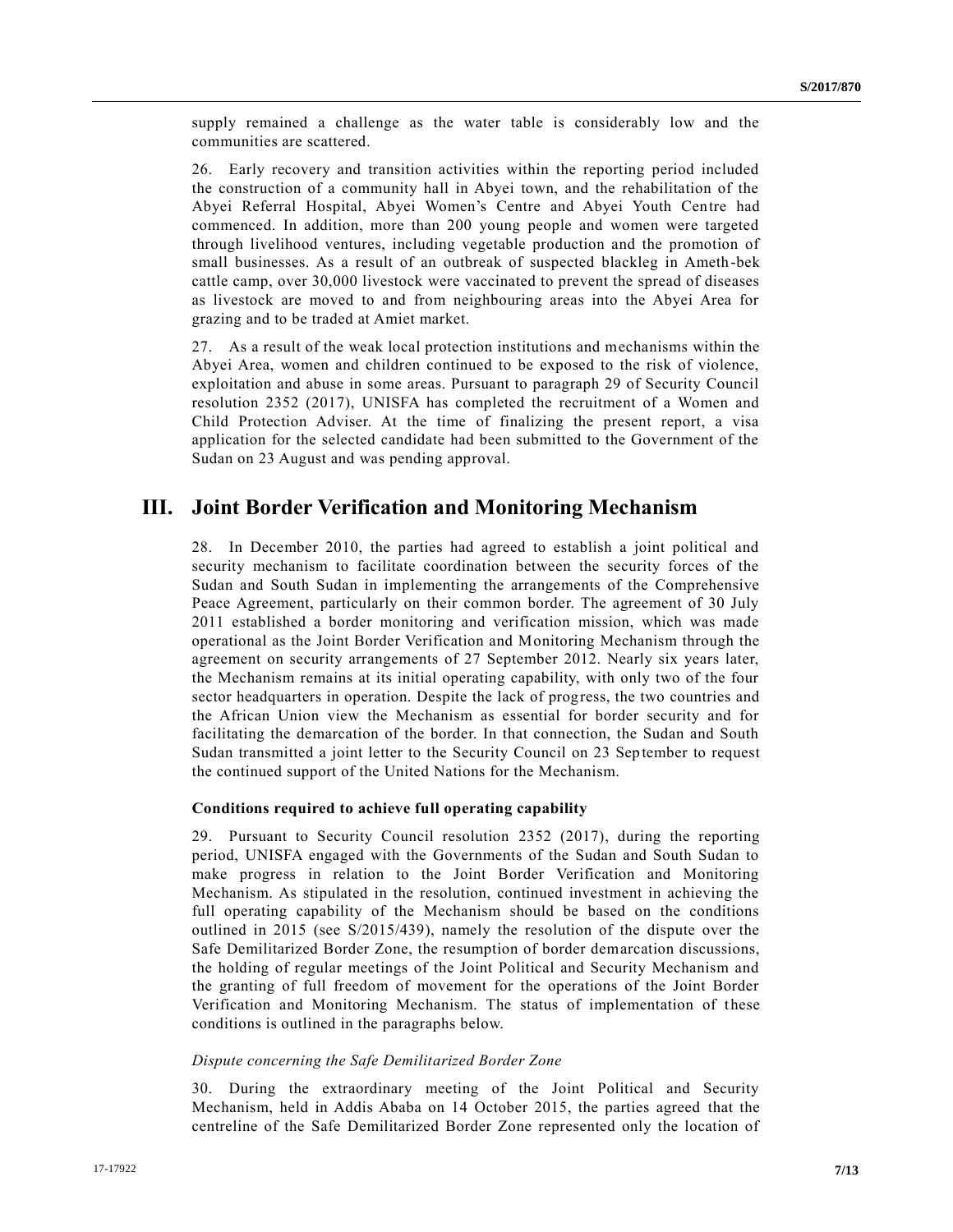the separation line between the armed forces of the two countries and had no bearing on the definitive and final location of the boundary. With this decision, the Sudan and South Sudan resolved their dispute over the centreline of the Zone and provided the Joint Border Verification and Monitoring Mechanism with a defined area of operations.

#### *Border demarcation discussions*

31. Following the meeting of the Joint Political and Security Mechanism held on 15 May 2017, UNISFA invited the technical team of the African Union Border Programme to mark on the ground the coordinates of the border crossing corridors. From 14 to 22 September, the team undertook an initial mission to UNISFA to meet the parties and prepare the support, identification and marking on the ground of the border crossing points at Safaha, Sumayh, Tishwin and Abu Qussa. Owing to inclement weather, prior mine clearance of the area could not be undertaken and, as a result, ground reconnaissance and marking were postponed. Furthermore, the technical representatives of the parties, whose participation is crucial to the preparation of the ground mission and, in particular, raising the awareness of the population, did not attend this initial mission.

32. With regard to the discussions on the contested areas of the border, the documents required for the finalization of a non-binding opinion on the disputed, and then the claimed, areas of the border are yet to be provided by the parties to the African Union technical experts for their consideration.

#### *Meetings of the Joint Political and Security Mechanism*

33. The Joint Political and Security Mechanism held its last extraordinary meeting on 14 and 15 May (see [S/2017/649\)](https://undocs.org/S/2017/649), during which the parties committed themselves to resuming regular meetings at the agreed 45-day intervals. Overall, limited progress has been made in the implementation of the decisions taken at that meeting, in particular with regard to the establishment of the ad hoc committee for the 14 Mile Area. The Sudan postponed the regular meeting of the Mechanism, which had been scheduled to be held in Juba by the end of June, accusing South Sudan of supporting rebels involved in a confrontation with the Sudanese Armed Forces in late May and early June and of having its forces north of the Safe Demilitarized Border Zone. In response, South Sudan accused the Sudan of harbouring opposition groups on its territory and did not invite the Sudan to Juba for the meeting of the Mechanism.

34. To prepare for the meeting of the Joint Political and Security Mechanism scheduled for June 2017, the Joint Security Committee was to implement its decisions of 30 September 2016. The decisions addressed the alleged presence of the armed forces in the north and south of the Safe Demilitarized Border Zone and the support for armed groups and the expulsion of those groups. However, the Mechanism did not meet in Juba by mid-June as agreed. The Joint Security Committee was established through a decision adopted by the Mechanism at its meeting held in April 2013 to discuss such concerns and resolve such allegations. However, the Committee has not met or implemented the decisions emanating from the meeting of the Mechanism held in May 2017. Both parties reiterated during the reporting period that specific action could be taken only following the expected meeting between the President of the Sudan and the President of South Sudan, for which a date is yet to be announced.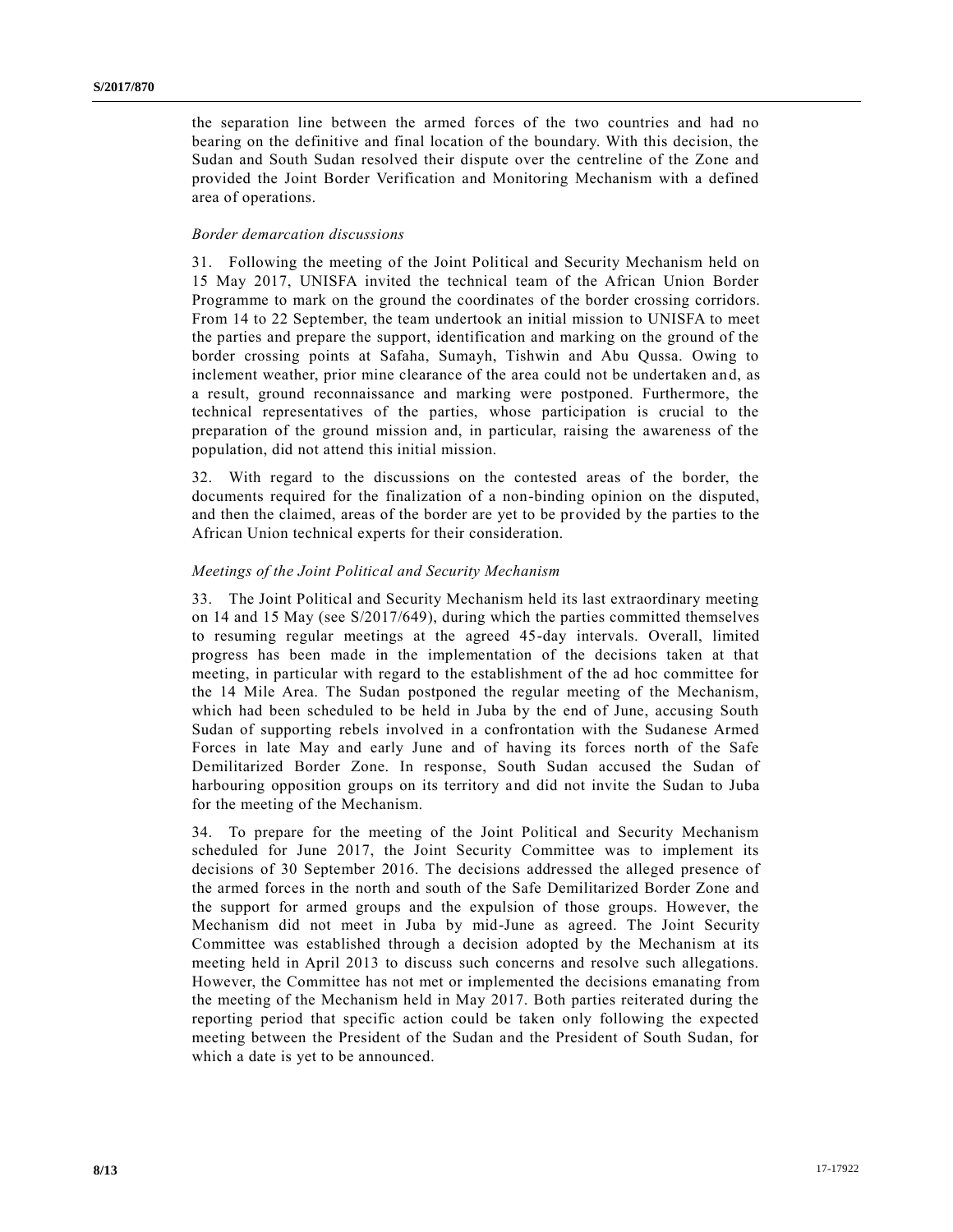#### *Freedom of movement*

35. Considerable progress has been made by the Government of South Sudan to grant full freedom of movement in relation to the operations of the Joint Border Verification and Monitoring Mechanism. The helipad at Gok Machar is now fully functional and expedited approval procedures to provide clearance for aerial patrols conducted by the Mechanism have been implemented. Of 18 planned aerial patrols within the reporting period, only 4 were cancelled, representing a cancellation rate of 22 per cent. The cancellations resulted from inclement weather (on two occasions), technical difficulties and the unavailability of air assets (on one occasion each). Compared with the average rate of 56 per cent, this was the l owest cancellation rate recorded since the Mechanism began operations in 2013.

#### **Operational progress towards full operating capability**

36. To advance the implementation of the decisions adopted at the most recent meeting of the Joint Political and Security Mechanism, held in May, UNISFA proposed plans to the parties to establish four temporary observation sites in the Safe Demilitarized Border Zone, at Safaha, Sumayh, Tishwin and Abu Qussa, in the vicinity of 4 of the 10 agreed border crossing corridors. The presence of the Joint Border Verification and Monitoring Mechanism at these sites would serve as a confidence-building measure towards marking border crossing points and subsequently establishing immigration posts with a view to normalizing relations between the two countries at agreed locations.

37. On 24 August, UNISFA sought clearance on the plans and the reconnaissance routes from both parties. In a positive move, both parties agreed to participate in a mission to mark the four temporary observation sites. Representatives of the Joint Border Verification and Monitoring Mechanism from Juba and Khartoum, together with their national monitors based at the Sector headquarters in Kadugli, arrived in Abyei on 14 September to begin joint reconnaissance missions with UNISFA with a view to identifying the four temporary observation sites. The joint team consisted of representatives of the Mechanism, national monitors, the technical team of the African Union Border Programme and UNISFA, including the Mine Action Service.

38. According to the plan developed by UNISFA, the joint team would move to each location by helicopter, while a ground team with the Mine Action Service would carry out exploratory operations in mine-resistant, ambush-protected vehicles to ensure that the landing site was free from any explosive ordnance. Upon review, the joint team established that, owing to the rainy season, the roads would be impassable for the heavy vehicles. Consequently, the joint team decided to initiate aerial reconnaissance missions as an alternative. It was noted that further security clearances were required for the Abu Qussa location, with a new flight plan required to account for refuelling at Bentiu, South Sudan, for the return journey.

39. On 16 September, initial aerial reconnaissance missions were conducted by UNISFA aircrews for the sites at Safaha, Sumayh and Tishwin, with the joint teams to join in once the aircrews were familiar with the routes and locations. The following day, the Sudan People's Liberation Army (SPLA) informed UNISFA at the sector headquarters of the Joint Border Verification and Monitoring Mechanism in Gok Machar, South Sudan, that SPLA troops in the Sumayh area had been unaware of the aerial reconnaissance mission and had requested permission to shoot down the helicopter. UNISFA requested the Ministry of Foreign Affairs and International Cooperation of South Sudan to investigate the incident, as approval of the plan and clearance for the route had been provided in advance. On 29 September, the SPLA Chief of Defence Forces responded by stating that there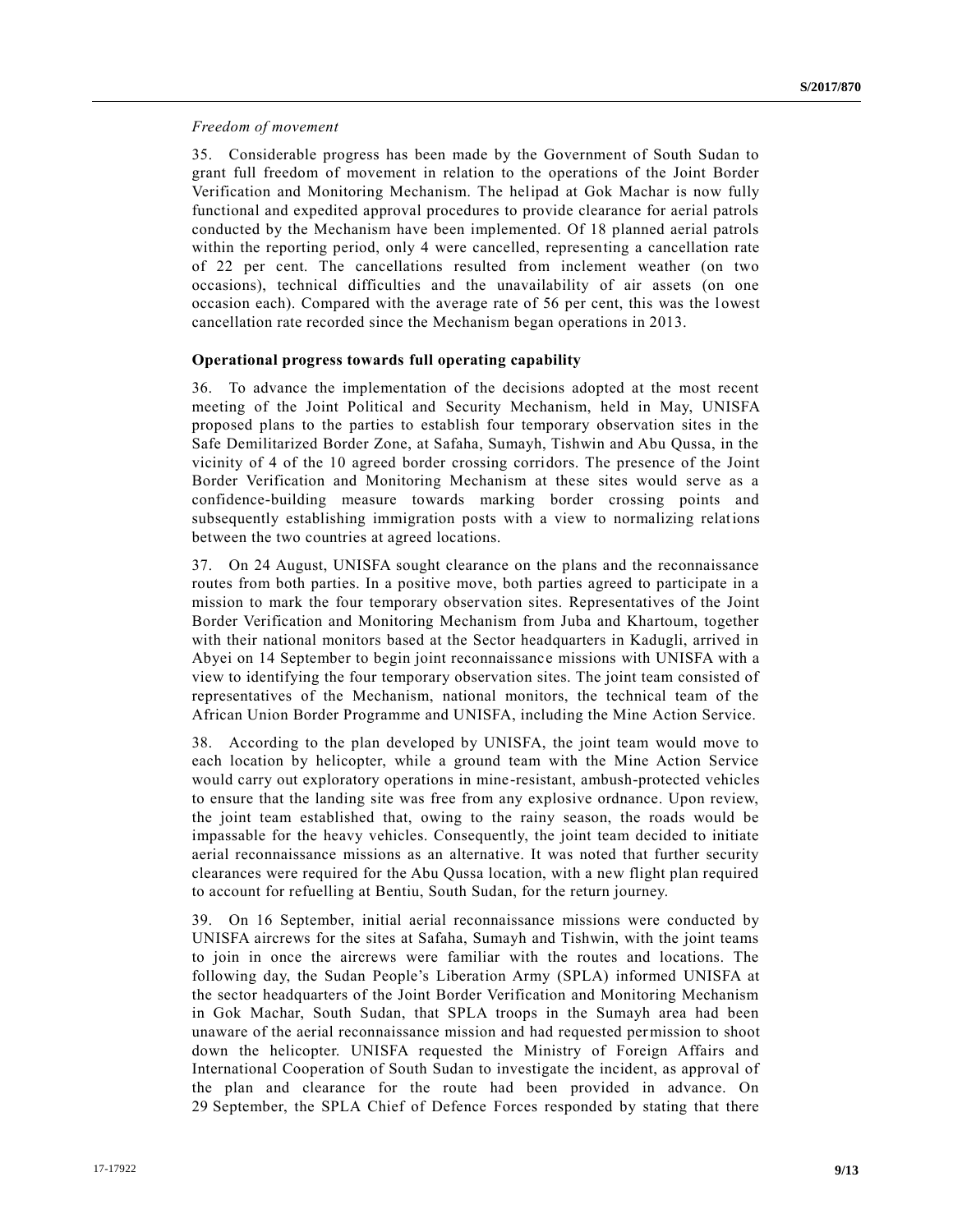were communication problems with the commander based in the Gok Machar area and that he had been called to Juba to explain his actions.

40. On 20 September, the joint team conducted aerial reconnaissance of Safaha, Sumayh and Tishwin, but further clearances for Abu Qussa could not be obtained within the time constraints. Joint ground reconnaissance missions for all four locations will be conducted in the forthcoming dry season.

41. In a further show of commitment to making tangible progress towards achieving the full operational capability of the Joint Border Verification and Monitoring Mechanism, the Government of South Sudan approved and facilitated a reconnaissance mission, from 14 to 17 August, to determine the site of the fourth Mechanism sector headquarters at either Malakal or Renk. The team recommended Renk as the more suitable site, although a preliminary request for the identification of suitable land at both locations has been submitted to the Government. Acquisition will proceed only after a decision is taken by the Joint Political and Security Mechanism at its next meeting.

#### **Operations**

42. During a routine aerial reconnaissance, on 20 September, an unknown camp was observed in the Safe Demilitarized Border Zone along the route AM-122 within the 14 Mile Area. An unknown military presence was also observed in the vicinity of the three temporary observation sites at Safaha, Sumayh and Tishwin during the joint aerial reconnaissance missions undertaken on the same day. UNISFA is verifying these reports and conducted preliminary aerial verification patrols over Tishwin on 2 October and in the 14 Mile Area on 4 October, which were inconclusive. In this regard, the mission plans to conduct further aerial patrols with upgraded optical systems along the border crossing corridors and in the vicinity of the three temporary observation sites to further verify any military presence in the Zone. These will be followed by ground patrols to confirm or disprove any military deployment in the Safe Demilitarized Border Zone by either party. If the presence of armed forces is confirmed at any of these locations, it would raise concerns regarding the claims by the parties that they have withdrawn their troops from the Zone and would reinforce the importance of continuous monitoring of the border.

43. Lastly, in line with the recommendation of the strategic review of 5 April 2017, UNISFA will conduct an assessment with technical experts from New York from 10 to 17 October to determine a possible cost-neutral upgrade option to improve visibility during aerial patrols. In the interim, UNISFA has procured a high resolution camera that can be used immediately without any modifications to the aircraft. In addition, the mission has procured satellite imagery, in particular highresolution images to cover areas of high interest in the Safe Demilitarized Border Zone.

### **IV. Financial aspects**

44. The General Assembly, by its resolution [71/298,](https://undocs.org/A/RES/71/298) appropriated the amount of \$266.7 million for the maintenance of the Force for the period from 1 July 2017 to 30 June 2018. As at 20 September, unpaid assessed contributions to the Special Account for UNISFA amounted to \$70.0 million. Total outstanding assessed contributions for all peacekeeping operations as at that date amounted to \$4,095.5 million. Troop costs have been reimbursed for the period up to 30 June, while the costs of contingent-owned equipment have been reimbursed for the period up to 31 March, in accordance with the quarterly payment schedule.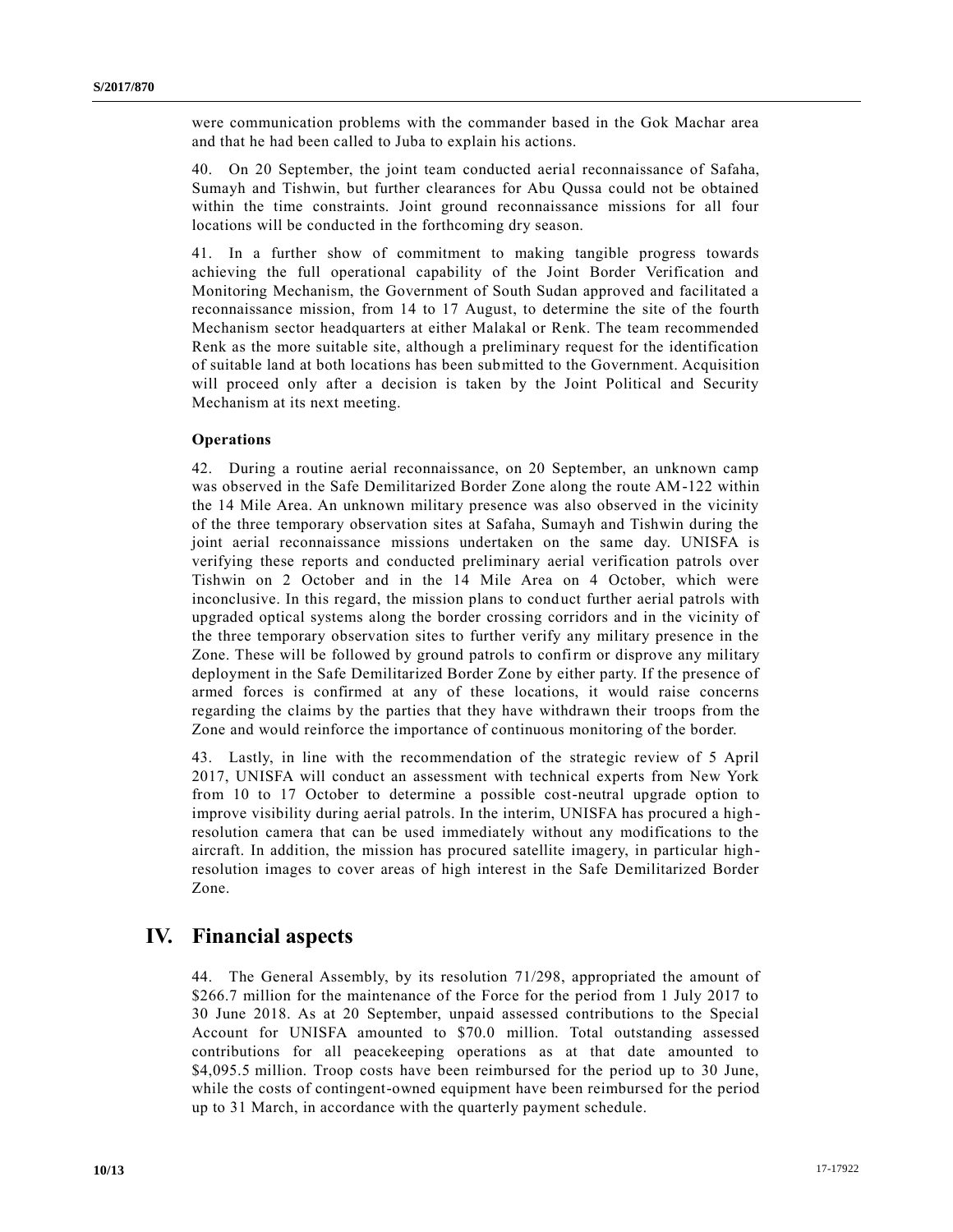### **V. Observations and recommendations**

45. UNISFA has clearly had a stabilizing role in Abyei and along the border region between the Sudan and South Sudan. No major confrontation has taken place between the forces of the two countries in the Abyei Area or the border area since 2011 and 2012, respectively. I commend the mission for its proactive posture and for supporting mediation and political engagement activities, which attest to the mission's commitment to peace, stability and the well-being of the people of Abyei and the border area.

46. The Force was set up to create a secure environment to enable the Sudan and South Sudan to settle their disputes at the negotiating table. UNISFA has played the role expected of it and Abyei has now become an area of refuge for displaced persons from South Sudan and a vibrant trade hub between the Sudan and South Sudan that serves as a testament to the strong bonds between the two peoples and the benefits of strong neighbourly relations.

47. The resilience of the local population is evident, with traditional leaders weighing in against spoilers. Cooperation and efforts to preserve the peace are most apparent in the Amiet common market, which remains the most visible symbol of the commitment of the two communities to peace and reconciliation. In this regard, I urge the Governments of the Sudan and South Sudan to consolidate the gains achieved by UNISFA at the local level by engaging actively in discussions to resolve the deadlock over establishing the Abyei Area Administration and Council and constitute the Abyei Police Service in order to address the pressing security and humanitarian concerns facing the people of Abyei.

48. While work continues with both parties to set up interim arrangements that would improve the lives of the people, efforts must also be directed at furthering the discussion on the final status of the territory. In that regard, I intend to approach the African Union to request an update on the status of the process. In my letter of 13 September addressed to the Chairperson of the African Union Commission, Moussa Faki Mahamat, I sought support to advance the political resolution of the Abyei issue and prevent it from becoming a frozen conflict. Account is taken, of course, of the difficult internal circumstances facing the two countries and, in particular, of the intensifying crisis that has persisted in South Sudan since 2013, which has had a significant impact on the ability of the Government to further decision-making, including on the Abyei question. Nevertheless, five years after the signing of the cooperation agreements of 27 September 2012 and the proposal put forward by the African Union High-level Implementation Panel on 21 September 2012, the two countries must take advantage of the established mechanisms to solve outstanding issues and implement decisions. This is essential to further good neighbourly relations and avoid a relapse into conflict. I encourage the Governments to build on the progress made in other areas, notably regarding the implementation of the Agreement on Oil and Related Economic Matters, and to take the measures necessary to implement their pending bilateral agreements.

49. Earlier in the year, the two Governments made strides towards revitalizing their political dialogue, with a view to implementing their agreements on security arrangements, by convening an extraordinary meeting of the Joint Political and Security Mechanism in May. However, I am concerned that no further progress has subsequently been made. I am encouraged by the parties' participation in the reconnaissance missions to establish the four temporary observation sites in the Safe Demilitarized Border Zone, which represents a confidence-building measure that allows both parties to come together to mark the border crossing points.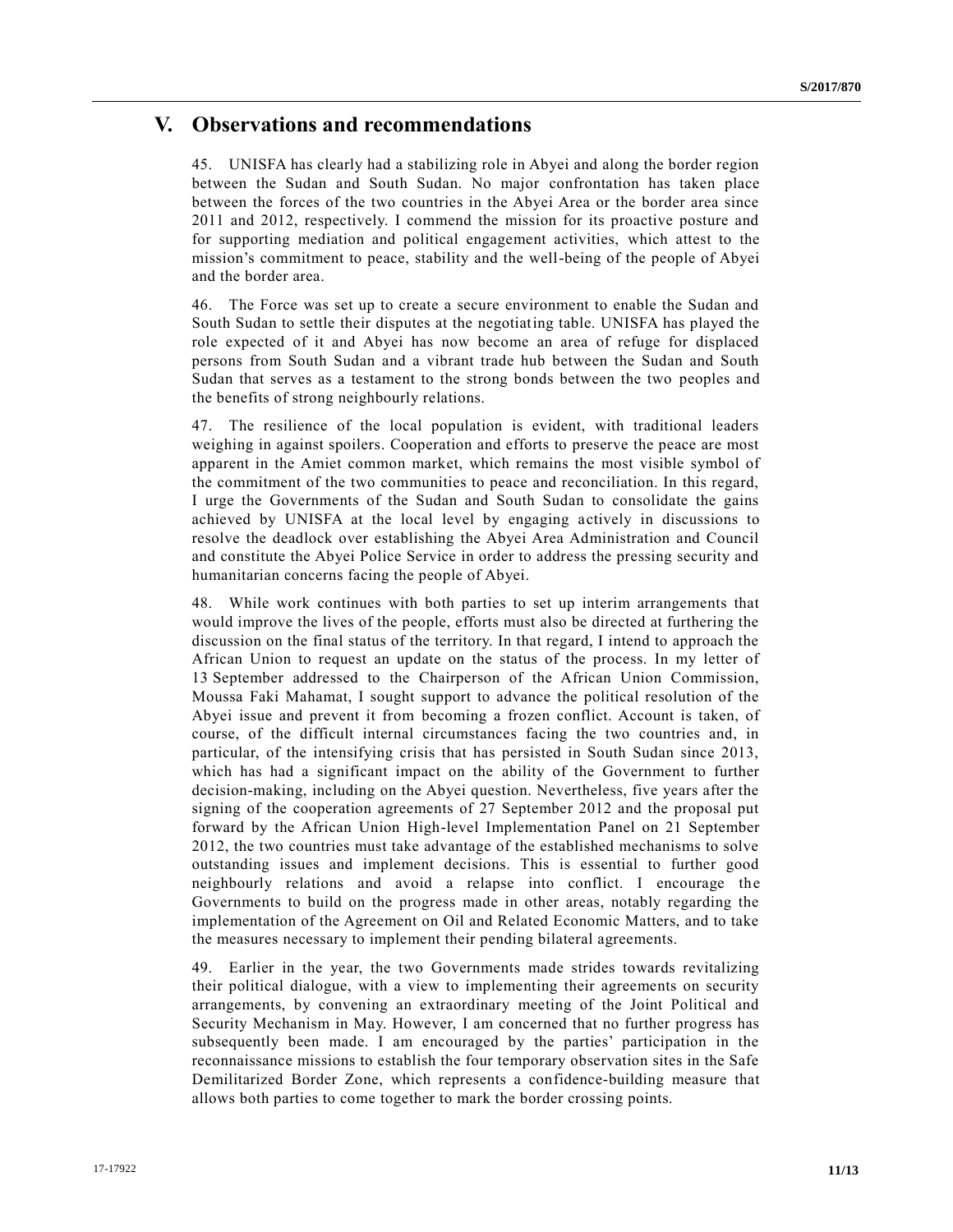50. I thank the two Ministers for Foreign Affairs for their joint letter dated 23 September, in which they stressed their commitment to the agreements and requested continued support from the international community. Much is expected of the meeting envisaged between the President of the Sudan and the President of South Sudan, and I urge them to work together to unlock the status quo, both by discussing a way forward on Abyei and by moving forward on the agreed security agenda. Failing that, I call upon the African Union High-level Implementation Panel to convene an extraordinary session of the Joint Political and Security Mechanism. In the same vein, I call upon the Peace and Security Council of the African Union to do its utmost to encourage the two Governments to collaborate constructively in resolving their problems.

51. As stressed by the Security Council during its previous consultations on UNISFA, the primary responsibility rests with the Sudan and South Sudan to demonstrate progress in implementing the provisions of their agreements on security arrangements of 2012 in order to address outstanding issues on their common border. I strongly reiterate the point that the situation will remain in limbo until the parties act responsibly to perform their international legal duties under the agreements, regardless of the resources channelled into maintaining relative stability in Abyei. In that connection, I call upon the Security Council to redouble its efforts to compel the parties to discharge their obligations. To that end, the Organization must work in tandem with the African Union, the Special Envoy and other partners.

52. In considering the future of the Joint Border Verification and Monitoring Mechanism, while bearing in mind the mutually reinforcing roles of the Mechanism and UNISFA, the Security Council must maintain its emphasis on the primary responsibility of the parties. At the same time, I urge the Council to give due consideration to the imperative to preserve the achievements of relative stability realized through the work of UNISFA, both towards maintaining peace and stability in the Abyei Area and preventing confrontations along the border between the Sudan and South Sudan. These achievements should be protected to contain the real risk of relapse into international armed conflict. I therefore recommend the extension of the mandate of UNISFA for another six months with the expectation that both Governments will make progress towards fulfilling the commitments that they have defined for themselves in their agreements.

53. In conclusion, I extend my sincere gratitude and appreciation to the acting Head of Mission and Force Commander, Major General Tesfay Gidey Hailemichael, and to UNISFA personnel for their efforts to maintain peace and stability in the Abyei Area, under challenging conditions. I also commend my Special Envoy, Nicholas Haysom, as well as the African Union High-level Implementation Panel, the African Union Commission, the Peace and Security Council of the African Union and the Government of Ethiopia, for remaining engaged with the two Governments in support of the stabilization of the Abyei Area.